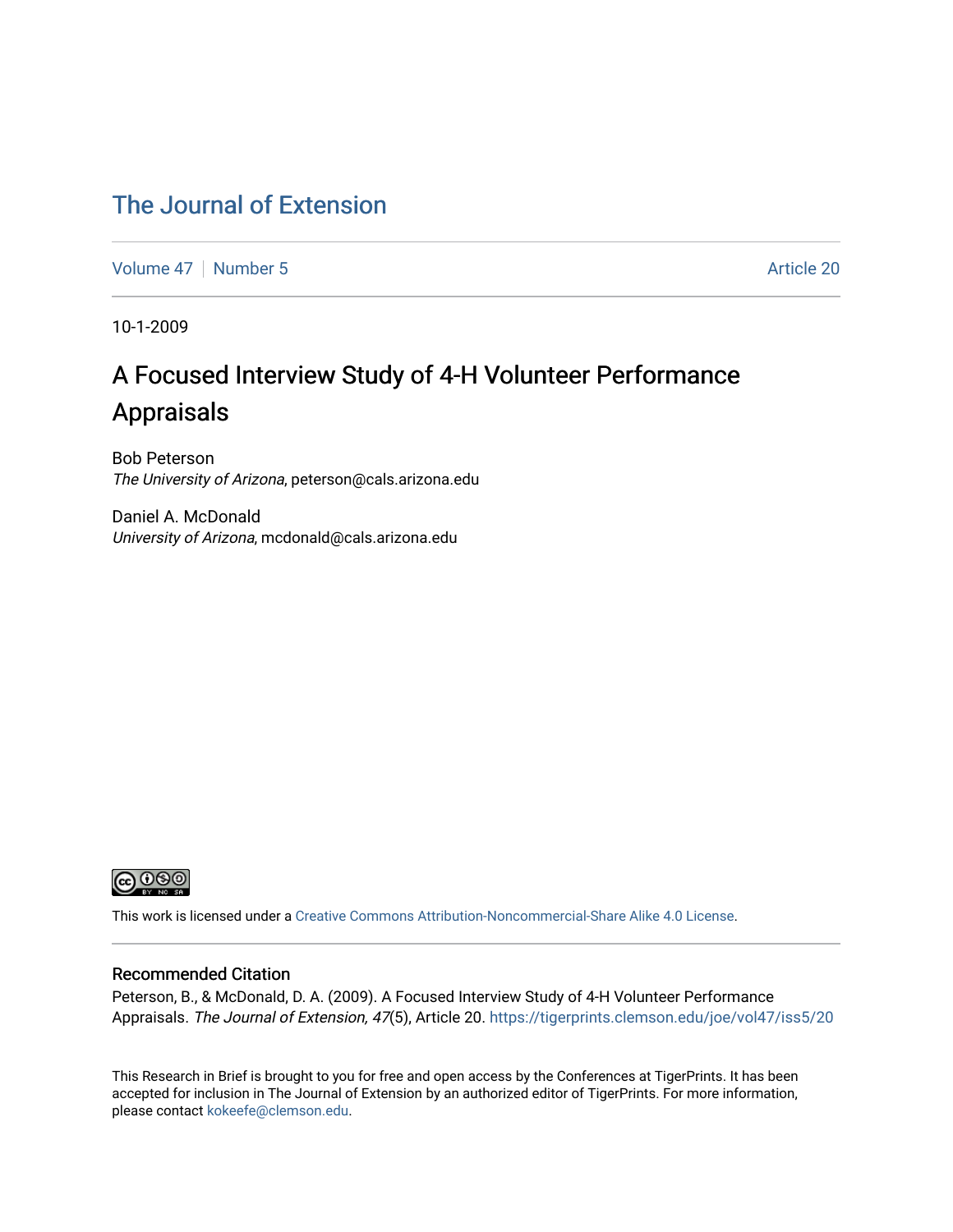

### **October 2009 Volume 47 Number 5 Article Number 5RIB4**

[Return to Current Issue](http://www.joe.org:80/joe/2009october/)

# **A Focused Interview Study of 4-H Volunteer Performance Appraisals**

**Bob Peterson** 4-H Youth Development Agent [Peterson@cals.arizona.edu](mailto:Peterson@cals.arizona.edu)

**Daniel A. McDonald** Area Assistant Agent [mcdonald@cals.arizona.edu](mailto:mcdonald@cals.arizona.edu)

The University of Arizona Tucson, Arizona

**Abstract:** This article describes a focused interview study used to identify effective volunteer performance appraisal criteria from the perspective of the volunteer, including methods, approaches used, purpose of performance reviews, and criteria. Participants in the study were recruited from among the certified 4-H volunteers enrolled in the Arizona 4-H Youth Development Program. The article provides a method that can be used to identify trends, concerns, and potential outcomes of 4-H volunteer performance appraisals.

How do the 4-H professional and the 4-H volunteer know if the volunteer is doing what he or she actually volunteered to do? Is the volunteer being assessed based on the basis of a written position description or other performance criteria? In the Arizona 4-H Youth Development program, there was no formal format for evaluating or reviewing the performance of volunteers. Therefore, a focused interview study was designed to identify, from the volunteers' perspective, acceptable performance appraisal methods and approaches. This article describes the methodology employed, the characteristics of performance appraisals identified by participants, and suggestions by the authors on how to apply the emerging criteria identified in the study.

## **Literature Review**

Culp, McKee, and Nestor (2005, 2006) identified 32 key components needed to be effective 4-H leaders, based on research with volunteers. These components were further delimited into competencies pertaining to behavioral attitudes and tasks, which fit nicely into the four essential elements identified in the National 4-H Impact Study (Peterson, Gerard, Hunter, Marek, Phillips, & Titcomb, 2002):

- Belonging: Positive relationship with a caring adult; A safe environment; An inclusive environment;
- Mastery: Engagement in learning; Opportunity for mastery;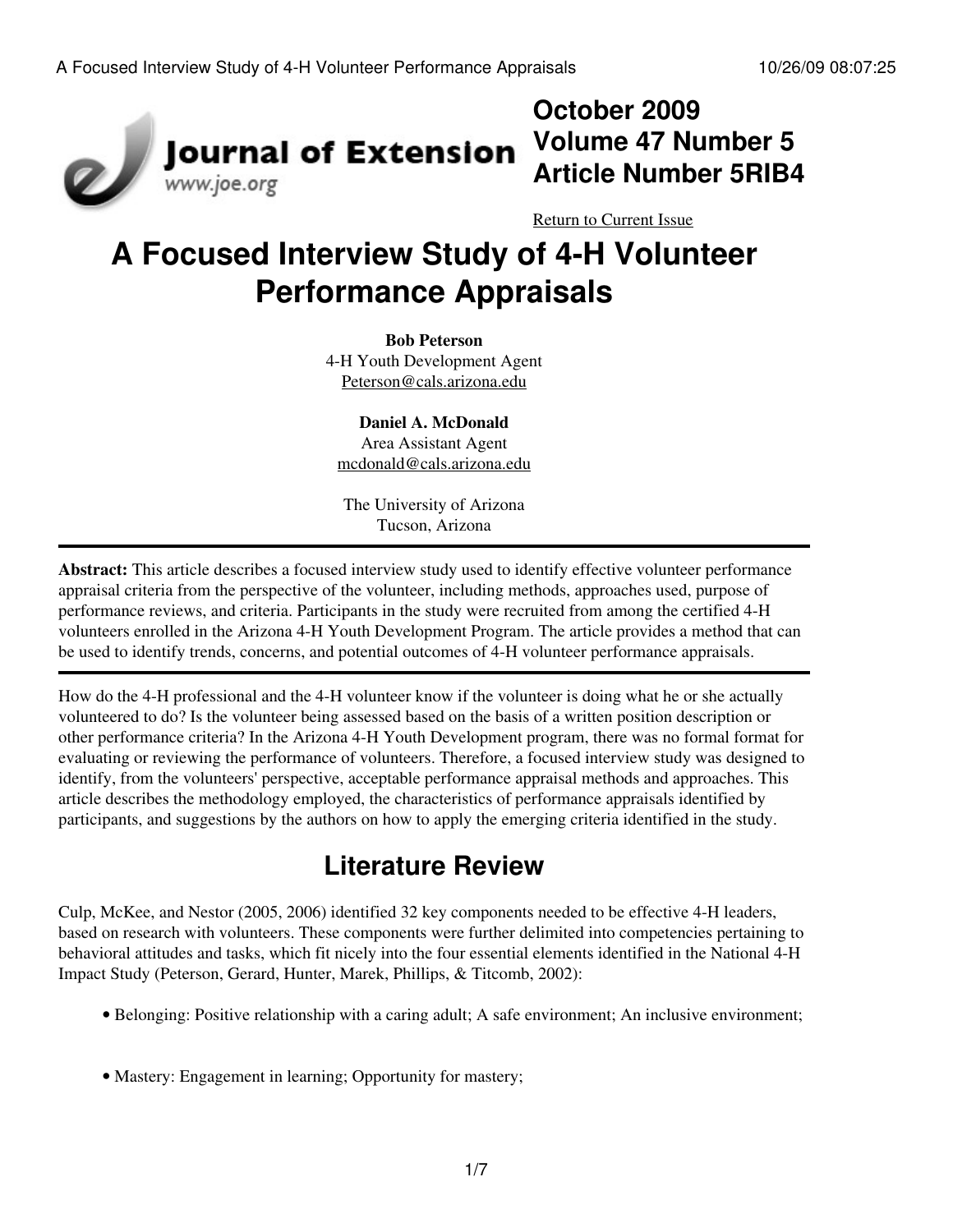- Independence: Opportunity to see oneself as an active participant in the future; Opportunity for self-determination; and
- Generosity: Opportunity to value and practice service to others.

Various performance appraisal models have been researched to determine the impact performance reviews may have on programs. In order to determine the impact volunteers have on a program it is important to include changes in behavior, new practices adopted, and changes in attitudes as well as what was taught and who participated in the program (Culp & Nall, 2001). Key aspects of a good volunteer evaluation system include self-assessment, feedback from staff working with the volunteers, and the volunteer's satisfaction in relation to the evaluation experience (Kerka, 2003). The basic process identified by Lynch and McCurley (1996) involves the use of a "sandwich" approach such as: praise, concern, praise, which allows for feedback from the volunteer; identifying future programs and goals; and identifying where help can be obtained to meet the goals. Furthermore, Medbaugh (1999) states that the volunteer has an area of expertise and wishes to be evaluated on competency-based criteria.

### **Methodology and Protocol**

A focused interview method was employed in the study reported here to obtain qualitative information from participants regarding their perceptions about using a performance review process to evaluate them. Interviews are an appropriate method for obtaining answers to discerning questions and gathering qualitative information from participants (Dick, 1998). Participants in the study were recruited from among the certified 4-H volunteers enrolled in the Arizona 4-H Youth Development Program. Five of the state's 15 counties participated, including two with large urban settings and three primarily rural counties.

The 4-H agent in each county was asked to identify and contact individual volunteers who would agree to be interviewed. The local agent was asked to recommend volunteers from a variety of programs, projects, leadership roles, and experience. Interviews were conducted at locations convenient for the participant, such as their home, business or workplace, public library, county fair, Extension office, or restaurant. Interviews averaged between 30 and 40 minutes.

The protocol established for the focus interviews consisted of nine open-ended questions about performance review and five demographic questions administered consistently across interviews by the lead author. All interviews were tape recorded and later transcribed. A panel of expert reviewers made up of five Extension professionals, including 4-H and Family and Consumer Health Science agents, analyzed the data to identify emerging themes through content analysis (Hsieh & Shannon, 2005).

### **Results**

Fourteen volunteers were interviewed. Their volunteer experience in 4-H ranged from 3 years to more than 30 years. The volunteers served in a variety of capacities: Community Club Leader, Project Leader, Board member, Resource Volunteer, and after school program volunteer. Most individuals interviewed volunteered for other organizations, on average, approximately three other organizations. Two participants only volunteered for 4-H. The age range of participants was from 25 to over 65 years. Nine of the 14 participants had bachelor's degrees or higher, and one had a vocational degree. Ten participants were White, non-Hispanic, and four were Hispanic.

Twelve of 14 participants expressed a positive attitude toward performance review processes, and two stated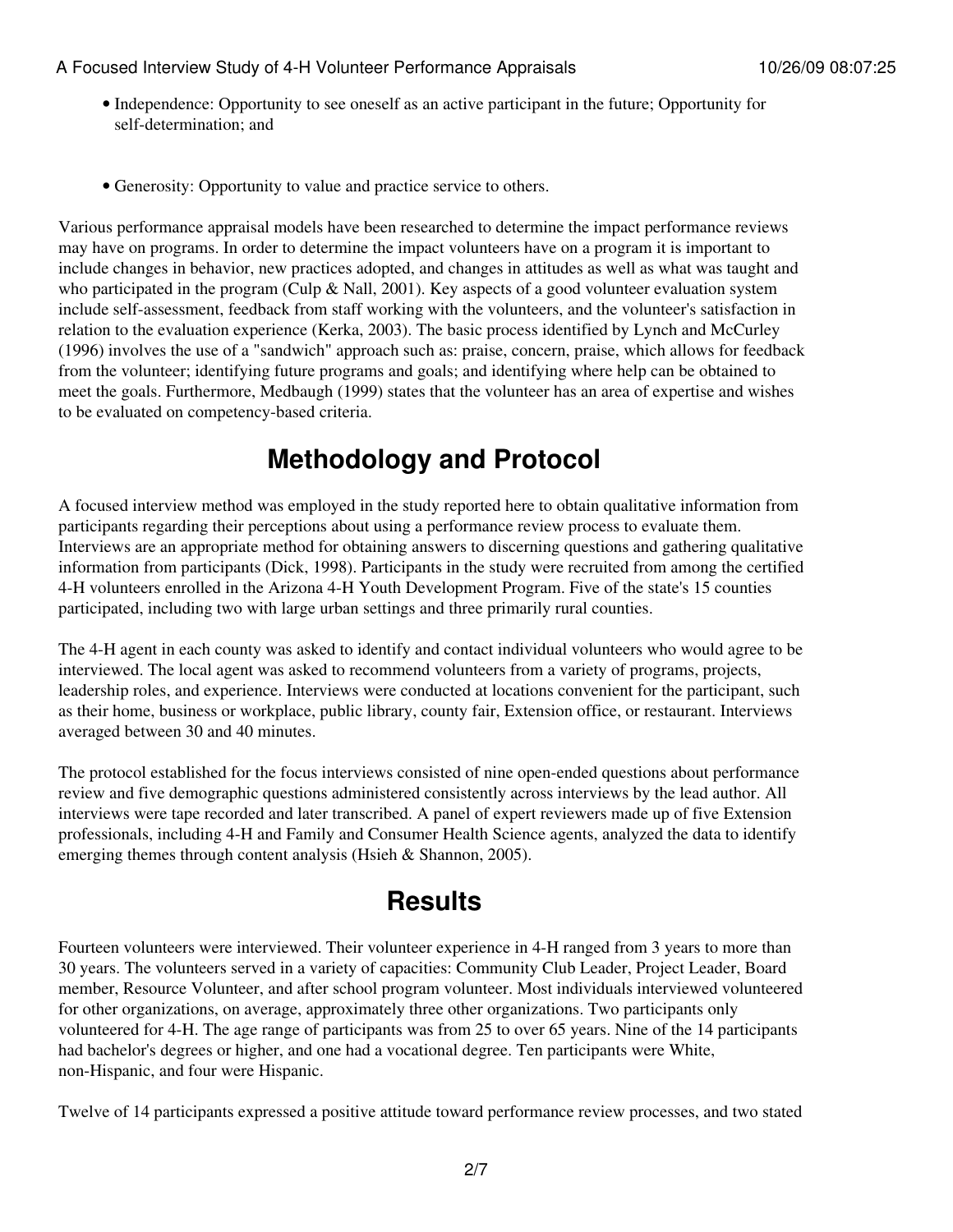#### A Focused Interview Study of 4-H Volunteer Performance Appraisals 10/26/09 08:07:25

that they were neutral about such processes. All participants expressed a desire to know the extent to which they were doing the job they were asked to do. Six of the 14 participants stated that they had experienced a poorly conducted performance appraisal at some point in their adult life. They described these poor evaluations as tending to be one-sided; from the evaluator's point of view; providing no opportunity for feedback; being done to prove a point or based on a single situation rather than referring to an overall set of circumstances; and, finally, that expectations were not clear.

In addition, all participants reported having experienced what may be labeled as a "high quality" performance appraisal when responding to a question about the "best" review they had experienced. Characteristics of a "high quality" performance review included:

- Appropriateness (i.e., based on improvement, recognition, and accountability)
- Frequency (i.e., annually for new volunteers and every 3-5 years thereafter)
- Performance based
- Provides positive recognition
- Identifies areas for improvement and goals are established
- Identifies new program area
- Covers content and relationship
- Allows for open communication

Participants were asked to describe the desired criteria for a performance appraisal of a 4-H volunteer. Participants indicated that performance appraisals needed to:

- Be objective and measurable,
- Be performance based,
- Include clearly stated and understood expectations, and
- Include content related to volunteer training.

The most commonly identified methods for conducting a performance appraisal were: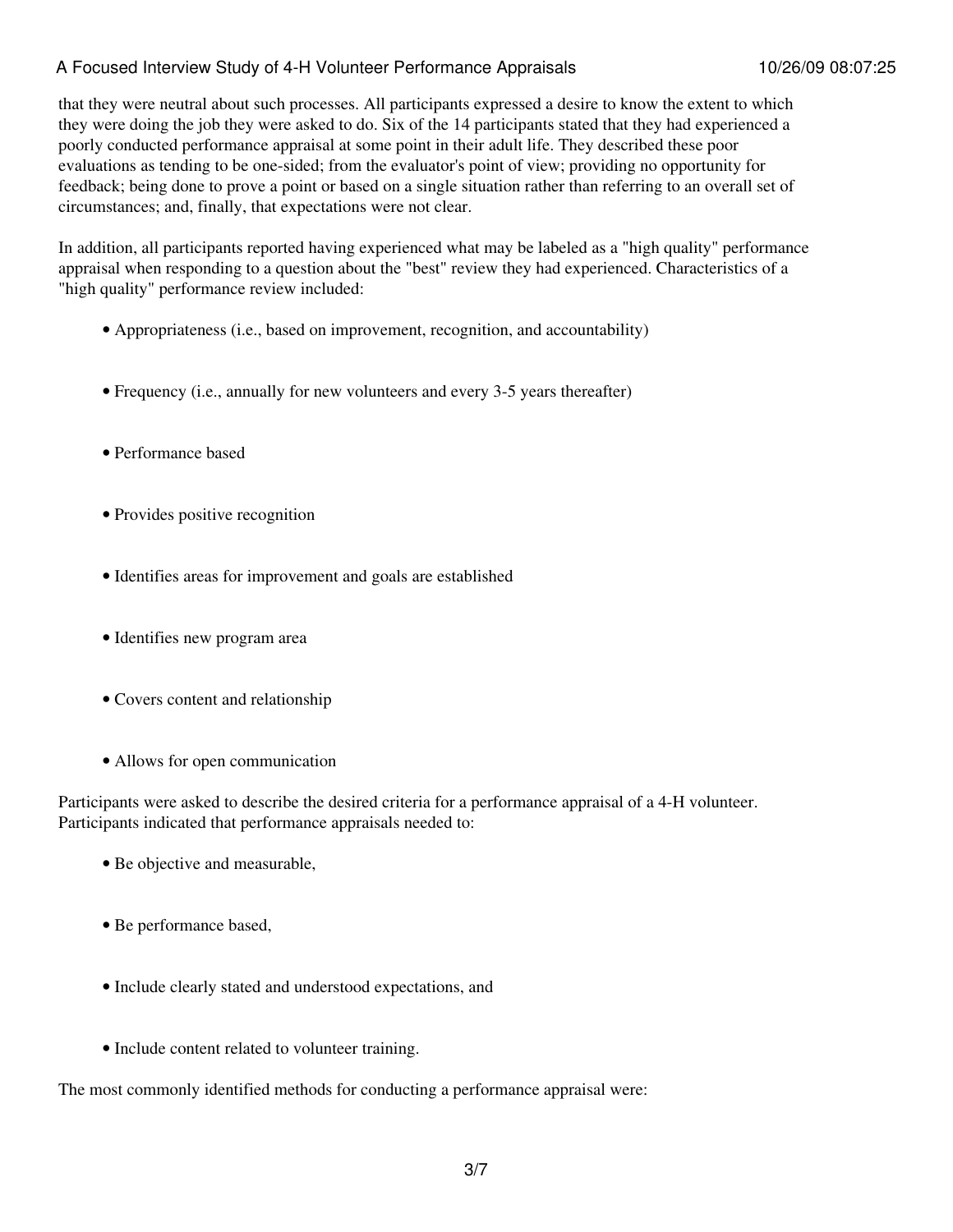- Held at a neutral location,
- Formal and written,
- Face-to-face,
- Purpose of evaluation known ahead of time, and
- Evaluator is knowledgeable about the volunteer's involvement

Input for a performance appraisal was very important as well to participants. The following sources of input to the performance appraisal were identified as important elements: self-evaluation, Extension agent, club leader, other leaders, business representatives, and youth members. Self-evaluations via a survey from the agent, either paper or on-line, were also suggested as methods for having evaluations performed. One-third of those interviewed indicated that Community Club leaders could evaluate project volunteers.

Three uses of performance appraisals were identified by participants and placed into categories as shown in Table 1.

| Improvement                                      | Recognition                                                                 | <b>Accountability</b>                               |
|--------------------------------------------------|-----------------------------------------------------------------------------|-----------------------------------------------------|
| • Identify ways to<br>improve our program        | • Identify goals<br>achieved.                                               | • Provide a cross<br>check on what is<br>being done |
| • Identify strengths and<br>weaknesses           | • Set future goals                                                          | $\bullet$ Keep things<br>running smoothly           |
| • Opportunity to<br>identify areas to<br>improve | • Get to adjust our<br>game plan<br>• Keep company                          | • Can track what<br>people are doing                |
| • Receive constructive<br>criticism              | goals in mind<br>• Appreciate<br>opportunity to<br>know what is<br>expected | • Keep workers<br>accountable to<br>the company     |
| • Opportunity to give<br>and receive feedback    |                                                                             | • Helps keep the<br>company in mind                 |

#### **Table 1.** Uses of Performance Appraisals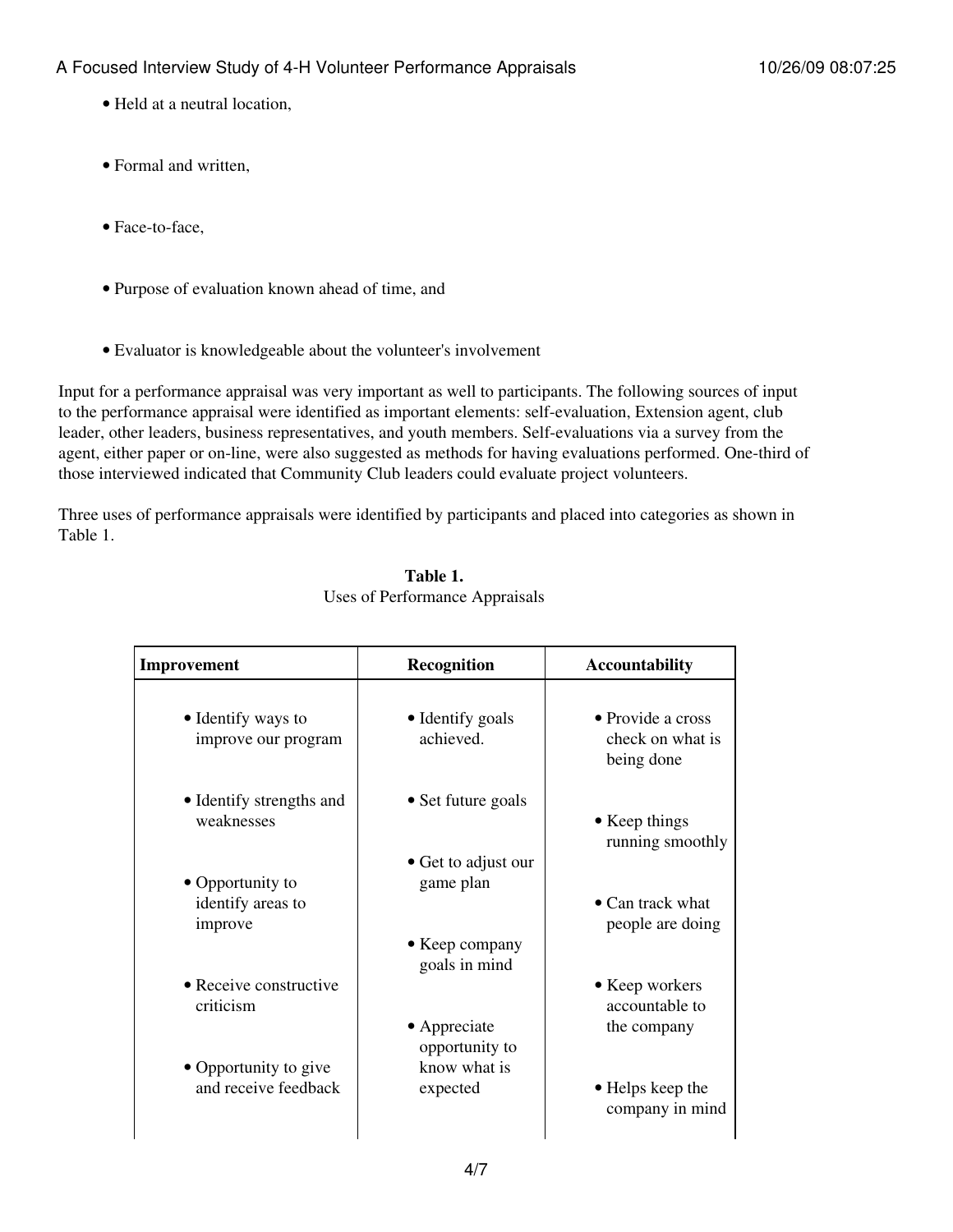| • Provide guidelines for<br>improvement and<br>continuing programs | • Receive updates<br>on changes              | $\bullet$ Keep everyone<br>on the same page |
|--------------------------------------------------------------------|----------------------------------------------|---------------------------------------------|
| $\bullet$ Be more efficient                                        | $\bullet$ Identify<br>continuing<br>programs | $\bullet$ Keep from<br>getting stagnant     |

### **Discussion**

The study of 4-H volunteers reported here provides a method to identify trends, concerns, and potential outcomes of performance appraisals. The emerging criteria identified in the study are similar to the best practices previously identified by researchers and volunteer specialists. These practices include an accurate position description; an outline of goals and specific objectives; specific steps to meet them; and an evaluation process that reviews the past, analyzes the present, and plans for the future.

4-H volunteers want to do a good job. They volunteer for programs because they want the best possible experience for the children involved in the programs. As a result, volunteers are keenly interested in the opinion of the 4-H professional, other volunteers, and the youth members.

Extension professionals who wish to implement a formal evaluation process will be more successful if they provide volunteers the opportunity to be involved in the development of the process, including the establishment of criteria, setting of goals, and outlining of the process. Involving the advisory board or council in the development of the performance appraisal process may also increase the likelihood of success. Using a pilot process, implementing the process gradually, and being inclusive can also lead to a more successful performance appraisal process.

Based on our findings, the agent who wishes to implement a volunteer evaluation program should consider providing volunteers with an opportunity for input into the development of the appraisal instrument and/or the specific questions and criteria that will be used during the process. In addition, training needs to be provided to mid-management volunteers if they are to evaluate the volunteers they supervise.

While volunteers did identify many of the same volunteer competencies identified by researchers, the volunteer was more likely to state the competency in measurable terms. This adaptation is significant from the volunteer point of view. While Nestor et al. (2006) state the competency as "Communication," participants in this study were more likely to state that construct in more concrete terms, such as: "Do I share information with families? The Extension Office? Other volunteers? The community? How often do I share this information? Is the information complete?"

## **Conclusion**

In conclusion, participants in the study expressed a desire that can be summed up by one quote, "to make their best, better." Participants were willing to be involved in developing a performance appraisal process; identify criteria and setting goals for themselves and their fellow 4-H volunteers; and act as performance appraisers. Care is advised when making generalized statements based on such a small sample size as used in the study; however the conclusions can contribute to the knowledge base of the 4-H volunteer field and are consistent with current best practices.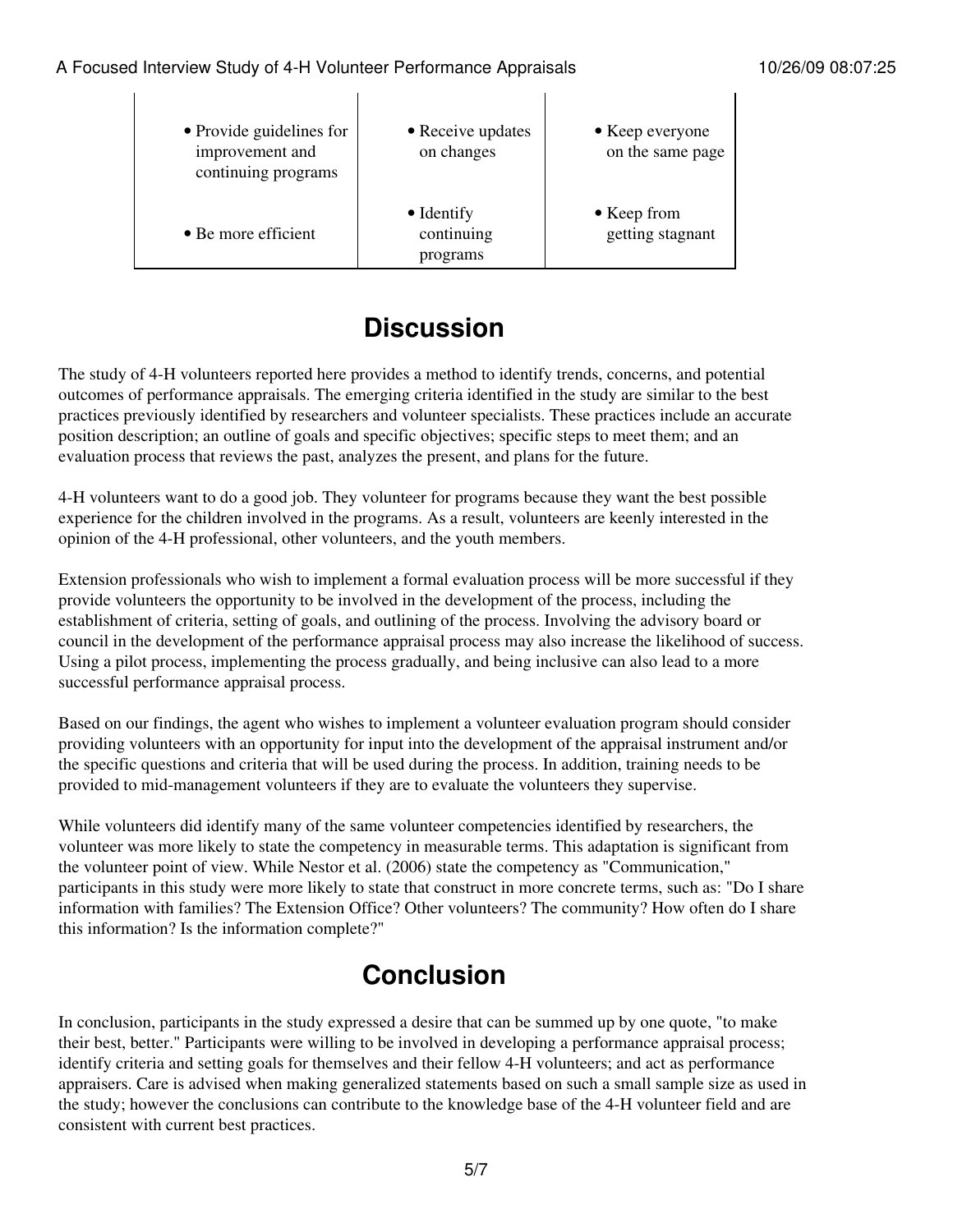#### A Focused Interview Study of 4-H Volunteer Performance Appraisals 10/26/09 08:07:25

Volunteers are willing to take the time and effort to provide valuable input and insight into the development of a review format that will affect them directly. They also want to know the purpose of the review, whether for program improvement, for personal development, for performance evaluation, or to recognize their achievements.

As with many people, volunteers may view performance appraisals or reviews with trepidation. It is important for the professional volunteer manager to alleviate any negative attitudes as much as possible. One way this can be accomplished is by giving the volunteer sufficient time to prepare, letting them know the purpose of the appraisal, conducting the review face-to-face, and providing written documentation to the volunteer. It is further recommended that the review be conducted by someone who is knowledgeable about the volunteer's situation and work.

Last, the criteria upon which the review is based must be published in writing, easy for volunteers to access, and related specifically to the volunteer's position description and role. The criteria for review must be clear and measurable. The Extension professional who manages volunteers will avoid many hurdles and issues in their program by following the suggestions offered in this article.

### **References**

Culp, K., & Nall, M. A. (2001). Evaluating the impact of volunteer programs. *The Journal of Volunteer Administration.* 19*,* 2 -10.

Culp, K., McKee, R., & Nestor, P. (2005). *Volunteer research, knowledge, and competency: Taxonomy for 4-H youth development.* Retrieved May 19, 2008 from: <http://4h.uwex.edu/resources/mgt/documents/VRKC3.pdf>

Dick, B. (1998). *Convergent interviewing: A technique for qualitative data collection*. Retrieved May 19, 2008 from: <http://www.scu.edu.au/schools/gcm/ar/arp/iview.html>

Hsieh, H., & Shannon, S. (2005). Three approaches to qualitative content analysis. *Qualitative Health Research,* 15, 1277-1288.

Kerka, S. (2003). *Volunteer development*. (Practice Application Brief No. 26). The Ohio State University, Center on Education and Training for Employment.

Lynch, R., & McCurley, S. (1996). *Volunteer management.* Darien, IL: Heritage Arts Publishing,

Medaugh, B. (1999). Volunteer evaluations: From a volunteer's perspective. *The Journal of Volunteer Administration, 17*, 6-10.

Nestor, P., McKee, R., & Culp K. (2006). Core competencies for 4-H volunteer leaders differentiated by occupation, level of education, and college major: Implications for leadership. *Journal of Leadership Education, 5*, 61-77.

Peterson, W., Gerard, G., Hunter, K., Marek, L. Phillips, C., & Titcomb, A. (2002). *Prepared and engaged youth serving American communities: A national 4-H impact study.* Retrieved May 19, 2008 from: <http://www.national4-hheadquarters.gov/about/impact/impact1.pdf>

*[Copyright](http://www.joe.org:80/joe/2009october/../../copyright.html) © by Extension Journal, Inc.* ISSN 1077-5315. Articles appearing in the Journal become the property of the Journal. Single copies of articles may be reproduced in electronic or print form for use in